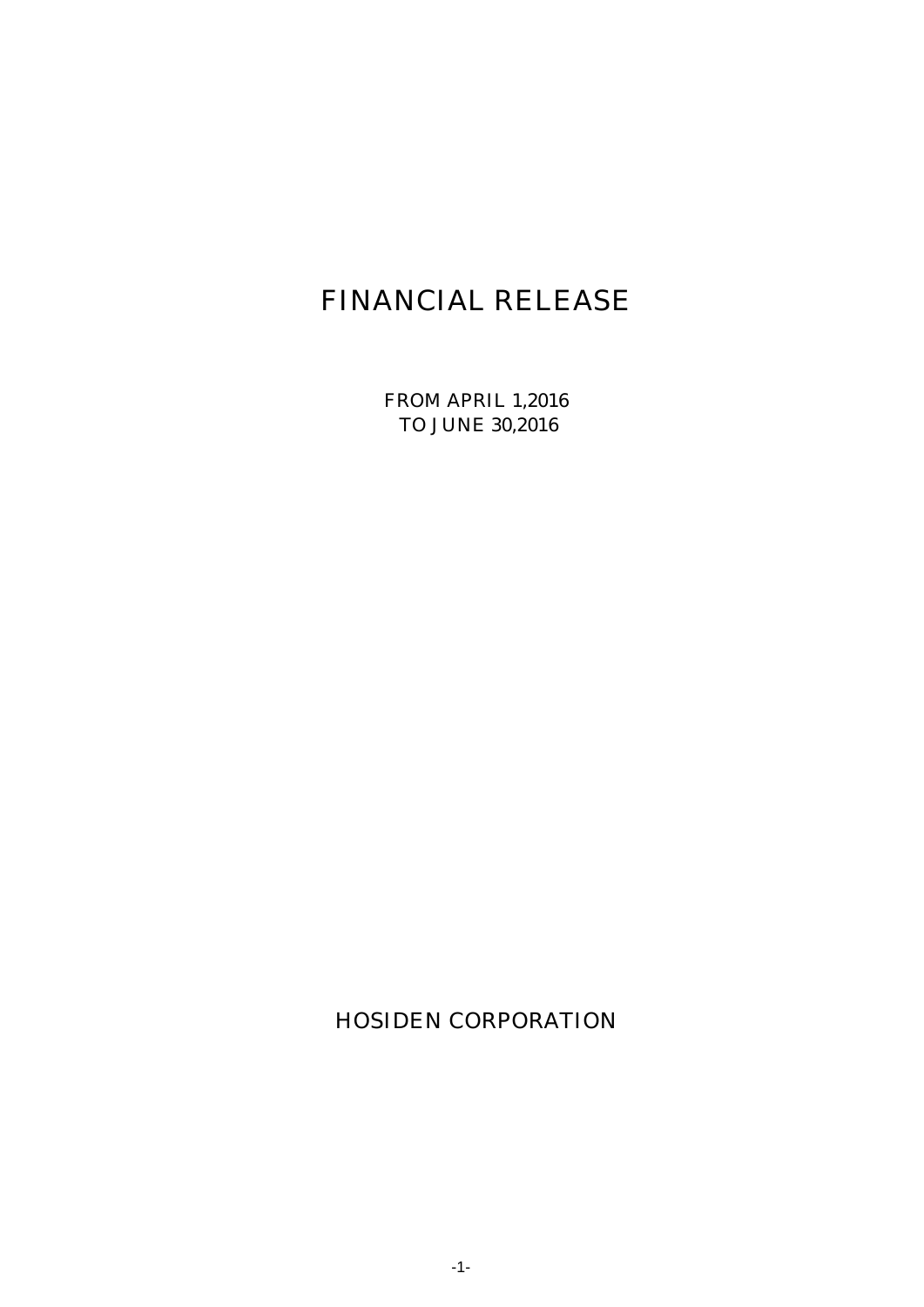#### 1. Consolidated Results For The Three Months Ended June.30, 2016

#### (1)Consolidated Operating Results(Three months ended June.30 ,2016)

| (16) (2016, 2016)Three months ended June.30, 2016 | Percentages indicate year - on - year changes |        |                         |                          |                        |      |                                            |   |
|---------------------------------------------------|-----------------------------------------------|--------|-------------------------|--------------------------|------------------------|------|--------------------------------------------|---|
|                                                   | <b>Net Sales</b>                              |        | <b>Operating Income</b> |                          | <b>Ordinary Income</b> |      | Profit attributable to<br>owners of parent |   |
|                                                   | <b>Millions of yen</b>                        |        | % Millions of yen       |                          | % Millions of yen      | $\%$ | Millions of yen                            | % |
| Three months ended<br><b>June.30,2016</b>         | 28,029                                        | (20.7) | (573)                   | $\overline{\phantom{a}}$ | (2,623)                |      | (2,765)                                    |   |
| Three months ended<br>June.30,2015                | 35.332                                        | 33.1   | (797)                   | $\overline{\phantom{a}}$ | (307)                  |      | (488)                                      |   |

|                                     | Net Income | <b>Diluted Net</b>      |
|-------------------------------------|------------|-------------------------|
|                                     | Per Share  | <b>Income Per Share</b> |
|                                     | Yen        | Yen                     |
| lThree months ended<br>June.30,2016 | (44.99)    |                         |
| Three months ended<br>June.30,2015  | (7.87)     |                         |

#### (2)Consolidated Financial Position(As of June.30,2016 and as of March.31,2016)

|                            | <b>Total Assets</b>    | <b>Net Assets</b>      | <b>Shareholders' Equity Ratio</b> |
|----------------------------|------------------------|------------------------|-----------------------------------|
|                            | <b>Millions of yen</b> | <b>Millions of yen</b> | %                                 |
| As of June.30,2016         | 106,073                | 72,370                 | 68.2                              |
| <b>As of March.31,2016</b> | 106,716                | 76,162                 | 71.4                              |

#### 2.Dividends(Years ended March.31,2016 and the year ending March.31,2017)

|                 | Dividends per Share(Yen) |             |             |          |        |  |
|-----------------|--------------------------|-------------|-------------|----------|--------|--|
|                 | 1st quarter              | 2nd quarter | 3rd quarter | Year-end | Annual |  |
|                 | Yen                      | Yen         | Yen         | Yen      | Yen    |  |
| 2016            | -                        | 5.00        |             | 5.00     | 10.00  |  |
| 2017            | ۰                        |             |             |          |        |  |
| 2017(Projected) |                          | 3.00        | ٠           | 3.00     | 6.00   |  |

### 3.Consolidated Forecasts for the six months ending September.30,2016 and the year ending March.31,2017

Percentages indicate year - on - year changes

|                                               | <b>Net Sales</b> |        | <b>Operating Income</b> |      | <b>Ordinary Income</b> |   | Profit attributable<br>to owners of parent |      | <b>Net Income Per Share</b> |
|-----------------------------------------------|------------------|--------|-------------------------|------|------------------------|---|--------------------------------------------|------|-----------------------------|
|                                               | Millions of yen  | %      | Millions of yen         | $\%$ | Millions of ven        | % | Millions of yen                            | $\%$ | Yen                         |
| <b>Six Months ending</b><br>September.30,2016 | 59,000           | (23.8) | (300)                   |      | (300)                  | - | (500)                                      |      | (8.14)                      |
| Year ending March.31,2017                     | 152.000          | 8.6    | 2.200                   |      | 2,200                  | - | 1.700                                      |      | 27.66                       |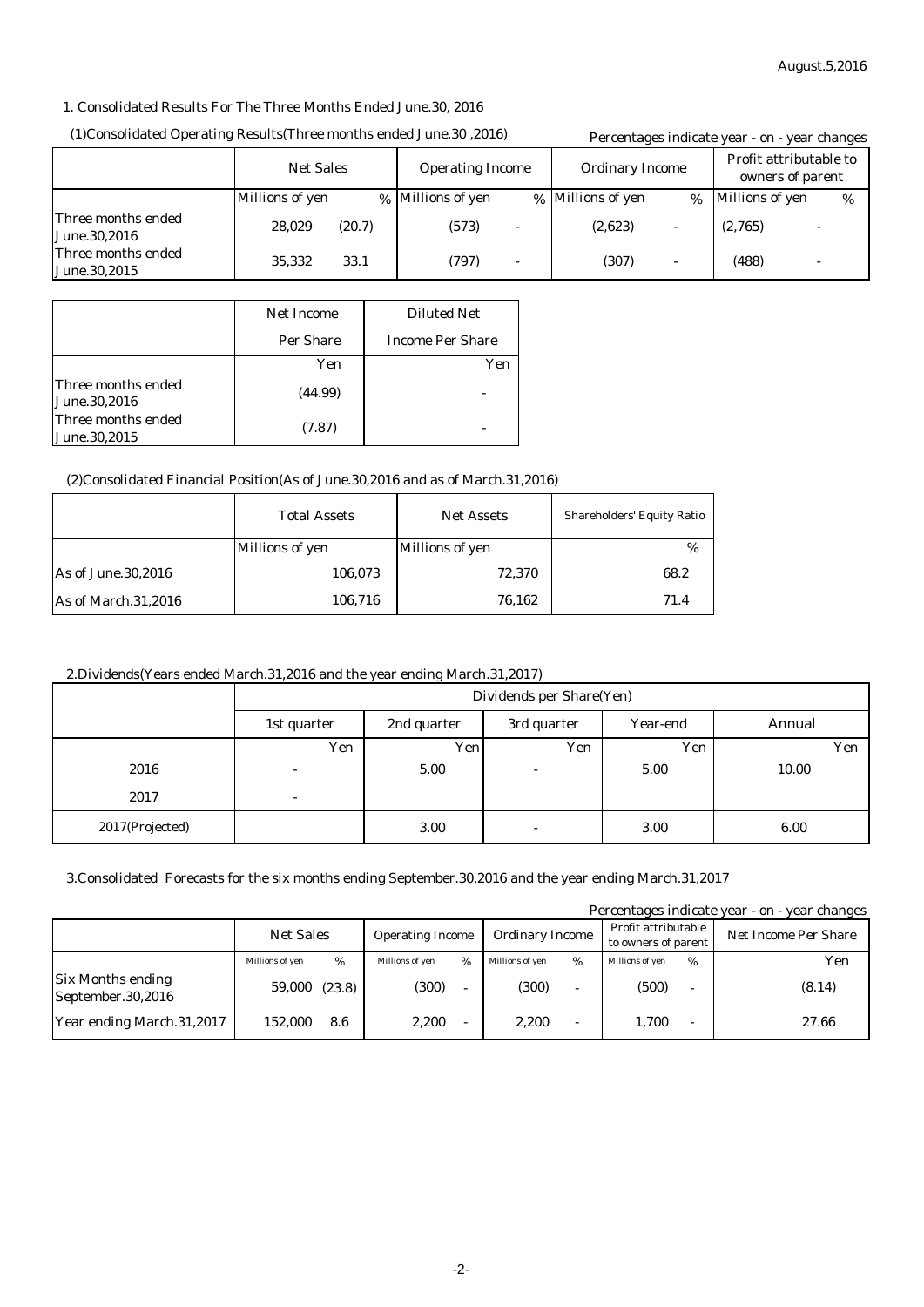# CONSOLIDATED BALANCE SHEET

| <b>ASSETS</b>                                     |                     |                    |
|---------------------------------------------------|---------------------|--------------------|
| <b>ACCOUNT ITEMS</b>                              | As of March.31,2016 | As of June.30,2016 |
| <b>Current Assets</b>                             |                     |                    |
| 1. Cash and Deposits                              | 31,629              | 43,340             |
| 2. Notes Receivable and Accounts Receivable-Trade | 17,318              | 19,194             |
| 3. Short-Term Investment Securities               | 22,701              | 10,100             |
| 4. Inventories                                    | 14,751              | 13,864             |
| 5. Other Current Assets                           | 4,904               | 4,547              |
| 6. Allowance for Doubtful Receivables             | (25)                | (24)               |
| <b>Total of Current Assets</b>                    | 91,280              | 91,022             |
| <b>Fixed Assets</b>                               |                     |                    |
| <b>Property, Plant and Equipment</b>              | 10,457              | 10,603             |
| <b>Intangible Assets</b>                          | 230                 | 226                |
| <b>Investments and Other Assets</b>               |                     |                    |
| 1. Investment Securities                          | 3,483               | 3,114              |
| 2. Other Investments                              | 1,605               | 1,513              |
| <b>Allowance for Doubtful Receivables</b>         | (341)               | (406)              |
| <b>Total of Investments and Other Assets</b>      | 4,748               | 4,221              |
| <b>Total of Fixed Assets</b>                      | 15,435              | 15,051             |
| <b>Total Assets</b>                               | 106,716             | 106,073            |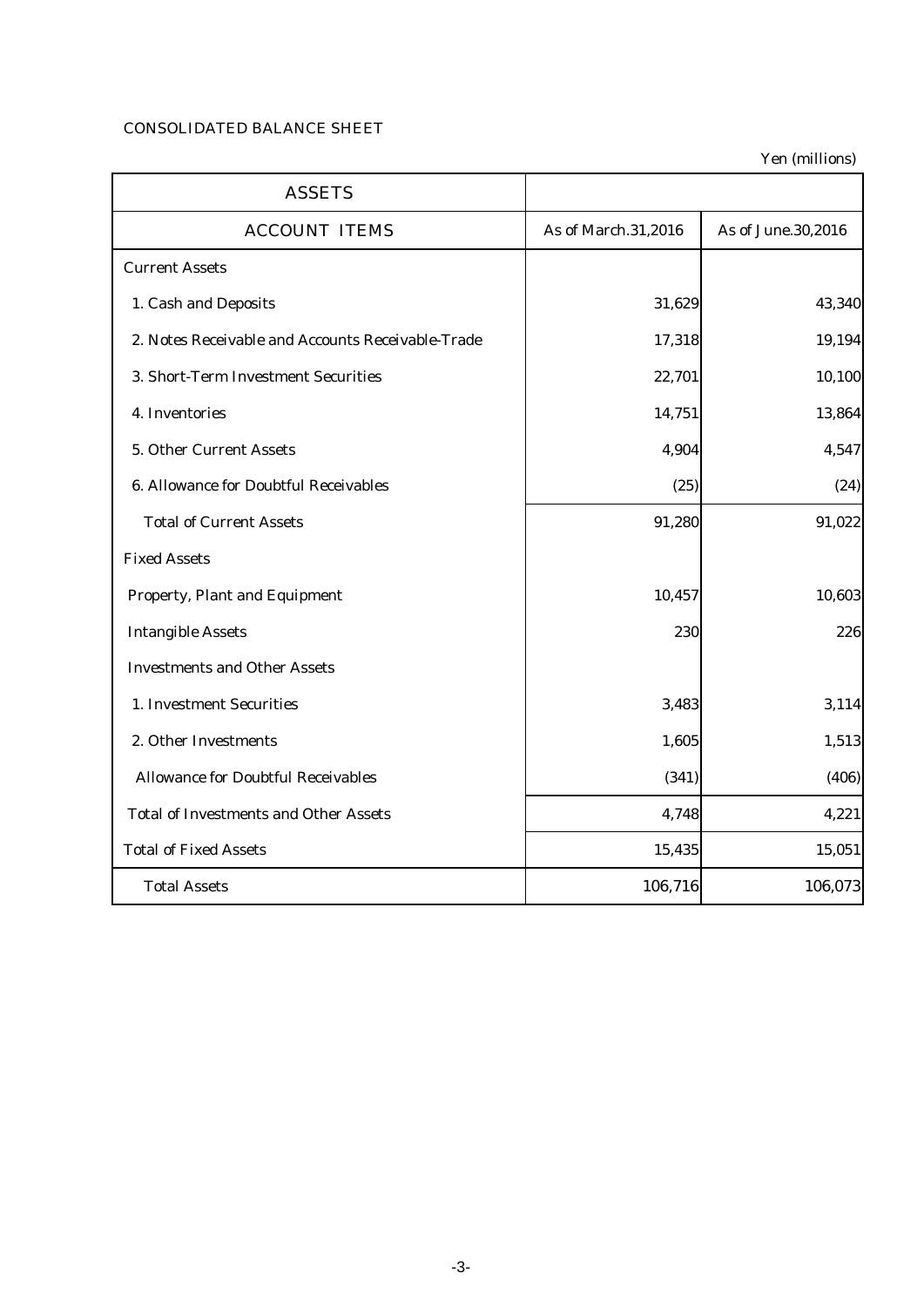| <b>LIABILITIES</b>                                    |                     |                    |
|-------------------------------------------------------|---------------------|--------------------|
| <b>ACCOUNT ITEMS</b>                                  | As of March.31,2016 | As of June.30,2016 |
| <b>Current Liabilities</b>                            |                     |                    |
| 1. Notes Payable and Accounts Payable-Trade           | 11,741              | 16,285             |
| 2. Short-term Debt                                    | 6,865               | 6,333              |
| 3. Income Tax Payable                                 | 687                 | 413                |
| 4. Other Current Liabilities                          | 3,599               | 3,348              |
| <b>Total of Current Liabilities</b>                   | 22,893              | 26,379             |
| <b>Long-term Liabilities</b>                          |                     |                    |
| 1. Retirement Allowance                               | 5,402               | 5,178              |
| 2. Other Long-term Liabilities                        | 2,257               | 2,144              |
| <b>Total of Long-term Liabilities</b>                 | 7,660               | 7,323              |
| <b>Total Liabilities</b>                              | 30,553              | 33,702             |
| <b>SHAREHOLDERS' EQUITY</b>                           |                     |                    |
| <b>Owner's Equity</b>                                 |                     |                    |
| 1. Common Stock                                       | 13,660              | 13,660             |
| 2. Additional Paid-in Capital                         | 19,596              | 19,596             |
| 3. Retained Earnings                                  | 51,336              | 48,264             |
| 4. Treasury Stock                                     | (7,599)             | (7,599)            |
| <b>Total of Owner's Equity</b>                        | 76,994              | 73,922             |
| <b>Accumulated Other Comprehensive Income</b>         |                     |                    |
| 1. Unrealized Gains on other Securities               | 1,241               | 981                |
| 2. Foreign Currency Translation Adjustments           | (2,016)             | (2, 482)           |
| 3. Remeasurements of Defined Benefit Plans            | (56)                | (49)               |
| Total of Accumulated Other Comprehensive Income(Loss) | (832)               | (1, 551)           |
| <b>Total Shareholders' Equity</b>                     | 76,162              | 72,370             |
| <b>Total Liabilities and Shareholders' Equity</b>     | 106,716             | 106,073            |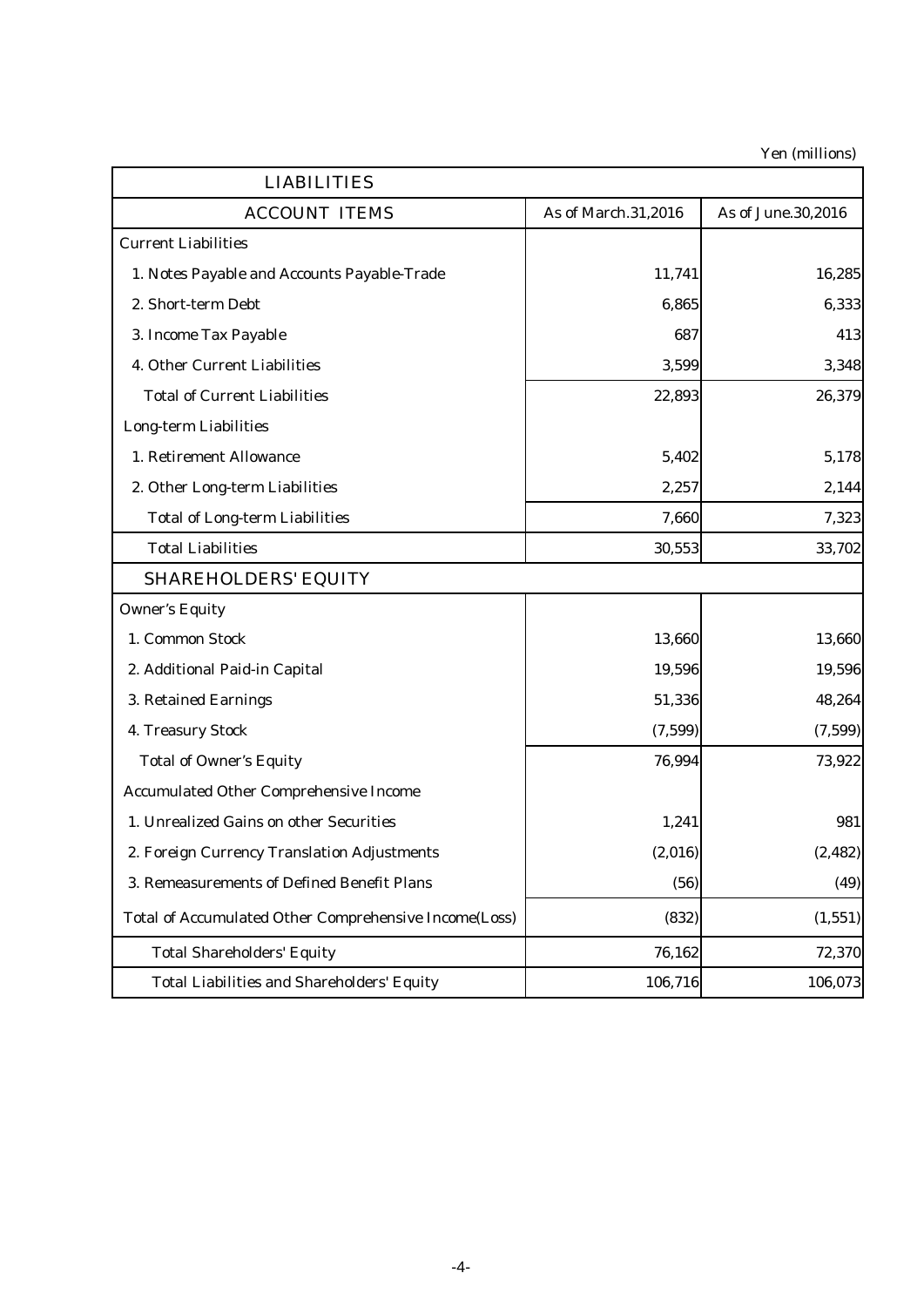## CONSOLIDATED STATEMENT OF INCOME

| <b>ACCOUNT ITEMS</b>                                    | Three months ended<br>June.30,2015 | Three months ended<br>June.30,2016 |
|---------------------------------------------------------|------------------------------------|------------------------------------|
| <b>Net Sales</b>                                        | 35,332                             | 28,029                             |
| <b>Cost of Sales</b>                                    | 33,441                             | 26,039                             |
| <b>Gross Profit</b>                                     | 1,891                              | 1,989                              |
| Selling, General and Administrative Expenses            | 2,688                              | 2,562                              |
| <b>Operating Income(Loss)</b>                           | (797)                              | (573)                              |
| <b>Non-Operating Income</b>                             | 529                                | 71                                 |
| 1. Interest Income                                      | 12                                 | 11                                 |
| 2. Dividends Received                                   | 32                                 | 33                                 |
| 3. Exchange Gain                                        | 449                                |                                    |
| 4. Other                                                | 36                                 | 27                                 |
| <b>Non-Operating Expenses</b>                           | (39)                               | (2, 121)                           |
| 1. Interest Expenses                                    | (34)                               | (33)                               |
| 2. Exchange Loss                                        |                                    | (2,087)                            |
| 3. Other                                                | (5)                                | (1)                                |
| <b>Ordinary Income(Loss)</b>                            | (307)                              | (2,623)                            |
| <b>Extraordinary Income</b>                             | 8                                  | $\bf{0}$                           |
| 1. Gains on Sales of Fixed Assets                       | 8                                  | $\bf{0}$                           |
| <b>Extraordinary Loss</b>                               | (0)                                | (1)                                |
| 1. Loss on Disposal and sales of Fixed Assets           | (0)                                | (1)                                |
| 2. Other                                                | (0)                                | (0)                                |
| Income (Loss) before Income Taxes                       | (299)                              | (2,623)                            |
| <b>Income Taxes</b>                                     | 189                                | 141                                |
| 1. Current Income Taxes                                 | 58                                 | 99                                 |
| 2. Deferred Income Taxes                                | 131                                | 41                                 |
| Net Income(Loss)                                        | (488)                              | (2,765)                            |
| Profit (loss) attributable to non-controlling interests |                                    |                                    |
| Profit (loss) attributable to owners of parent          | (488)                              | (2,765)                            |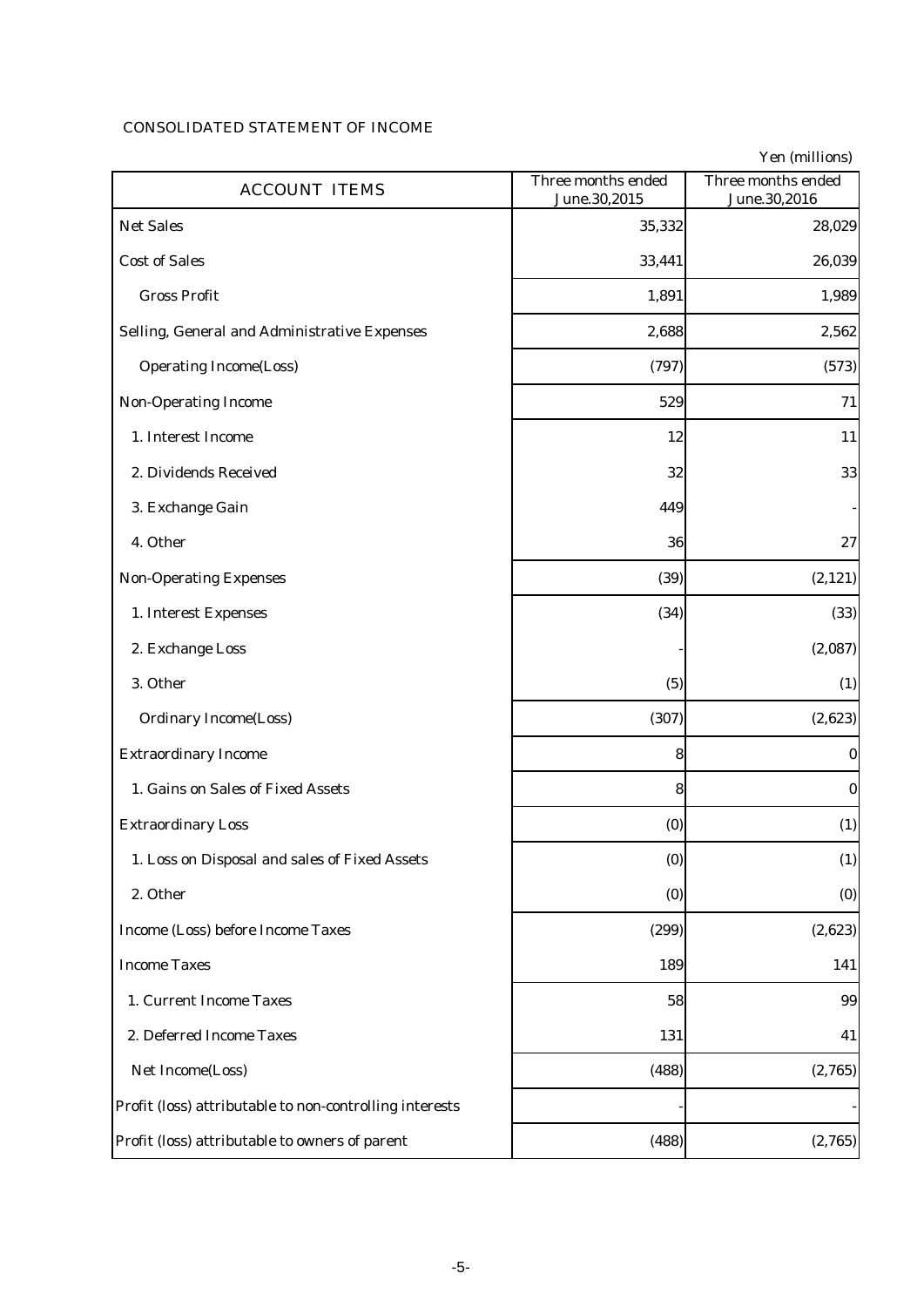# CONSOLIDATED STATEMENT OF COMPREHENSIVE INCOME

|                                                                                                                               |                                    | Yen (millions)                     |
|-------------------------------------------------------------------------------------------------------------------------------|------------------------------------|------------------------------------|
| <b>ACCOUNT ITEMS</b>                                                                                                          | Three months ended<br>June.30,2015 | Three months ended<br>June.30,2016 |
| Net Income(Loss)                                                                                                              | (488)                              | (2,765)                            |
| <b>Other Comprehensive Income</b>                                                                                             |                                    |                                    |
| <b>Net unrealized Holding Gains (Loss) on Securities</b>                                                                      | 98                                 | (259)                              |
| <b>Foreign Currency Translation Adjustments</b>                                                                               | 118                                | (466)                              |
| <b>Remeasurements of Defined Benefit Plans</b>                                                                                | 4                                  |                                    |
| <b>Total Other Comprehensive Income</b>                                                                                       | 221                                | (719)                              |
| <b>Comprehensive Income</b>                                                                                                   | (267)                              | (3, 484)                           |
| Comprehensive Income attributable to                                                                                          |                                    |                                    |
| Comprehensive income attributable to<br>owners of parent<br>Comprehensive income attributable to<br>non-controlling interests | (267)                              | (3, 484)                           |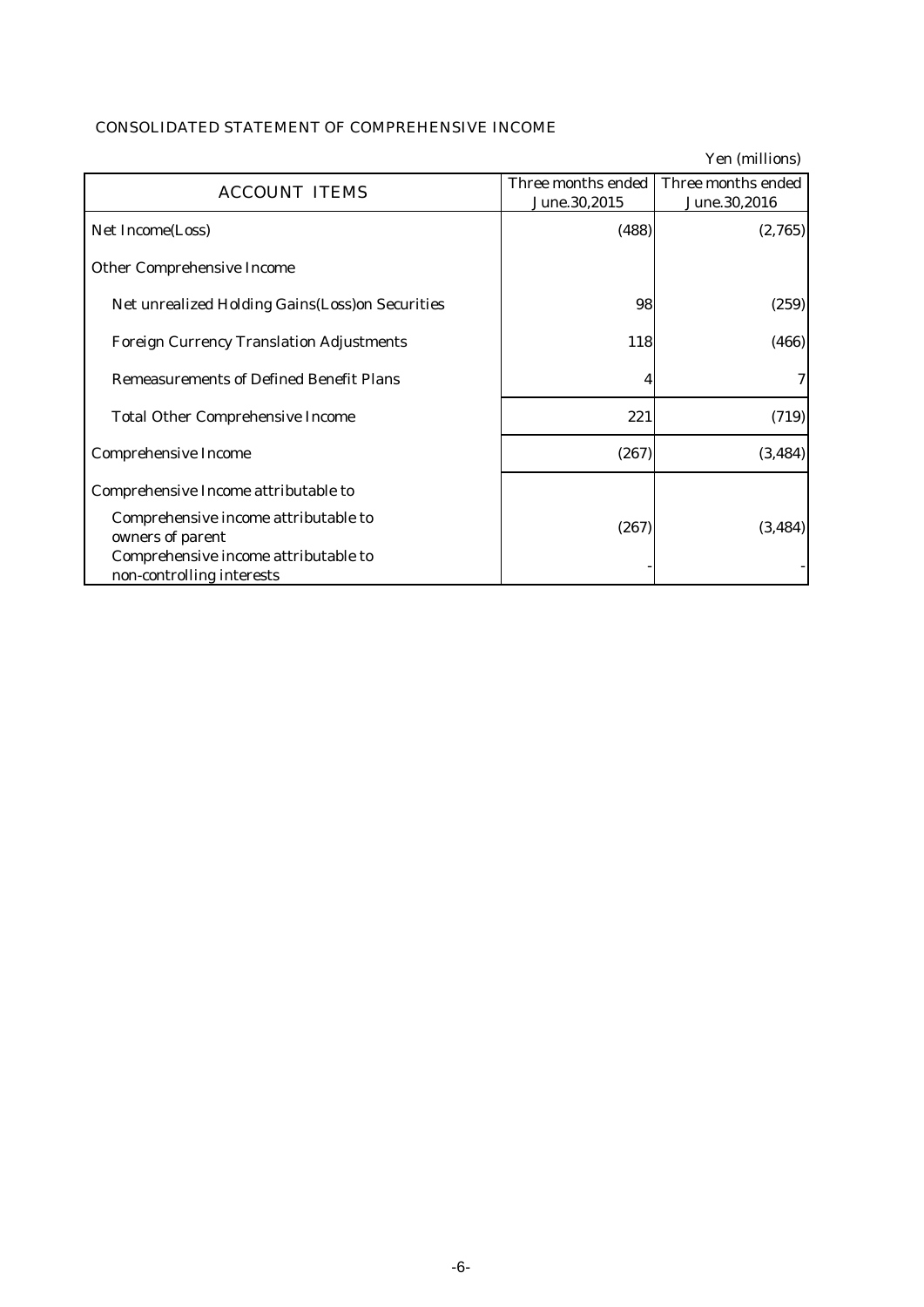# CONSOLIDATED STATEMENTS OF CASH FLOWS Yen (millions)

| <b>ACCOUNT ITEMS</b>                                                   | Three months ended<br>June.30,2015 | Three months ended<br>June.30,2016 |
|------------------------------------------------------------------------|------------------------------------|------------------------------------|
| <b>Operating Activities</b>                                            |                                    |                                    |
| 1. Profit(-loss) before income taxes                                   | (299)                              | (2,623)                            |
| 2. Depreciation                                                        | 611                                | 330                                |
| 3. Decrease(-increase) in notes and accounts receivables -<br>trade    | 1,096                              | (3,682)                            |
| 4. Decrease(-increase) in inventories                                  | (1, 413)                           | (134)                              |
| 5. Decrease(-increase) in accounts receivables from<br>sub-contractors | (181)                              | (234)                              |
| 6. Increase(-decrease) in notes and accounts<br>payable-trade          | 1,433                              | 7,348                              |
| 7. Other -net                                                          | 101                                | 455                                |
| Sub-total                                                              | 1,349                              | 1,459                              |
| 8. Interest and dividends - received                                   | 44                                 | 44                                 |
| 9. Interest - paid                                                     | (27)                               | (27)                               |
| 10. Income taxes-paid                                                  | (1, 211)                           | (780)                              |
| 11. Income taxes-refunded                                              | 16                                 | 217                                |
| Net cash provided by operating activities                              | 170                                | 912                                |
| <b>Investing Activities</b>                                            |                                    |                                    |
| 1. Decrease(-increase) from deposits                                   | 55                                 |                                    |
| 2. Capital expenditures                                                | (625)                              | (789)                              |
| 3. Other-net                                                           | 59                                 | 33                                 |
| Net cash used in investing activities                                  | (511)                              | (755)                              |
| <b>Financing Activities</b>                                            |                                    |                                    |
| 1. Increase(-decrease) in short-term debt                              | 320                                | 57                                 |
| 2. Purchases of treasury stock                                         | (1,600)                            | (0)                                |
| 3. Dividends paid                                                      | (316)                              | (307)                              |
| Net cash used in financing activities                                  | (1, 596)                           | (250)                              |
| Effect of Exchange Rate Changes on Cash and Cash<br><b>Equivalents</b> | 174                                | (769)                              |
| Net Increase (-Decrease) in Cash and Cash Equivalents                  | (1,762)                            | (862)                              |
| Cash and Cash Equivalents at Beginning of Period                       | 55,744                             | 54,015                             |
| Cash and Cash Equivalents at End of Period                             | 53,982                             | 53,152                             |